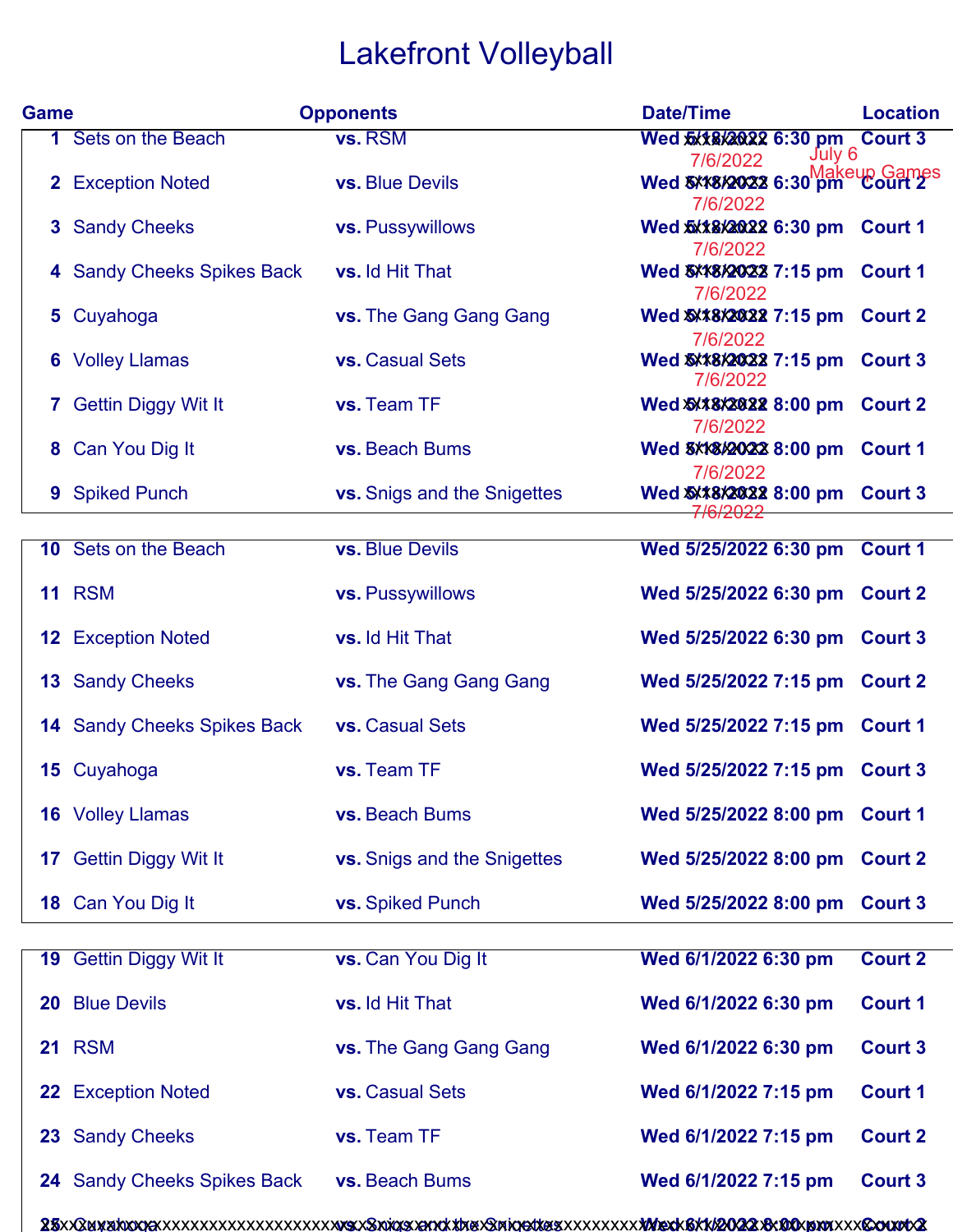|  | 25 Cuyahoga                        | vs. Snigs and the Snigettes | Wed 6/1/2022 8:00 pm          | <b>Court 2</b> |
|--|------------------------------------|-----------------------------|-------------------------------|----------------|
|  | 26 Volley Llamas                   | vs. Spiked Punch            | Wed 6/1/2022 8:00 pm          | <b>Court 1</b> |
|  | 27 Sets on the Beach               | vs. Pussywillows            | Wed 6/1/2022 8:00 pm          | <b>Court 3</b> |
|  |                                    |                             |                               |                |
|  | 28 Volley Llamas                   | vs. Gettin Diggy Wit It     | Wed 6/8/2022 6:30 pm          | Court 1        |
|  | 29 Pussywillows                    | vs. The Gang Gang Gang      | Wed 6/8/2022 6:30 pm          | <b>Court 2</b> |
|  | <b>30 Blue Devils</b>              | vs. Casual Sets             | Wed 6/8/2022 6:30 pm          | <b>Court 3</b> |
|  | <b>31 RSM</b>                      | vs. Team TF                 | Wed 6/8/2022 7:15 pm          | <b>Court 2</b> |
|  | <b>32 Exception Noted</b>          | vs. Beach Bums              | Wed 6/8/2022 7:15 pm          | <b>Court 1</b> |
|  | <b>33 Sandy Cheeks</b>             | vs. Snigs and the Snigettes | Wed 6/8/2022 7:15 pm          | <b>Court 3</b> |
|  | <b>34</b> Sandy Cheeks Spikes Back | vs. Spiked Punch            | Wed 6/8/2022 8:00 pm          | <b>Court 2</b> |
|  | 35 Cuyahoga                        | vs. Can You Dig It          | Wed 6/8/2022 8:00 pm          | <b>Court 3</b> |
|  | <b>36</b> Sets on the Beach        | vs. Id Hit That             | Wed 6/8/2022 8:00 pm          | <b>Court 1</b> |
|  |                                    |                             |                               |                |
|  | 37 Cuyahoga                        | vs. Volley Llamas           | Wed 6/15/2022 6:30 pm Court 3 |                |
|  | 38 Id Hit That                     | vs. Casual Sets             | Wed 6/15/2022 6:30 pm Court 2 |                |
|  | <b>39 Pussywillows</b>             | vs. Team TF                 | Wed 6/15/2022 6:30 pm Court 1 |                |
|  | <b>40 Blue Devils</b>              | vs. Beach Bums              | Wed 6/15/2022 7:15 pm Court 2 |                |
|  | <b>41 RSM</b>                      | vs. Snigs and the Snigettes | Wed 6/15/2022 7:15 pm Court 3 |                |
|  | <b>42 Exception Noted</b>          | vs. Spiked Punch            | Wed 6/15/2022 7:15 pm Court 1 |                |
|  | <b>43 Sandy Cheeks</b>             | vs. Can You Dig It          | Wed 6/15/2022 8:00 pm Court 3 |                |
|  | 44 Sandy Cheeks Spikes Back        | vs. Gettin Diggy Wit It     | Wed 6/15/2022 8:00 pm Court 2 |                |
|  | 45 Sets on the Beach               | vs. The Gang Gang Gang      | Wed 6/15/2022 8:00 pm Court 1 |                |
|  |                                    |                             |                               |                |
|  | 46 Sets on the Beach               | vs. Casual Sets             | Wed 6/22/2022 6:30 pm Court 2 |                |
|  | 47 The Gang Gang Gang              | vs. Team TF                 | Wed 6/22/2022 6:30 pm Court 3 |                |
|  | 48 Id Hit That                     | vs. Beach Bums              | Wed 6/22/2022 6:30 pm Court 1 |                |
|  | <b>49 Pussywillows</b>             | vs. Snigs and the Snigettes | Wed 6/22/2022 7:15 pm Court 3 |                |
|  | <b>50 Blue Devils</b>              | vs. Spiked Punch            | Wed 6/22/2022 7:15 pm Court 2 |                |
|  | <b>51 RSM</b>                      | vs. Can You Dig It          | Wed 6/22/2022 7:15 pm Court 1 |                |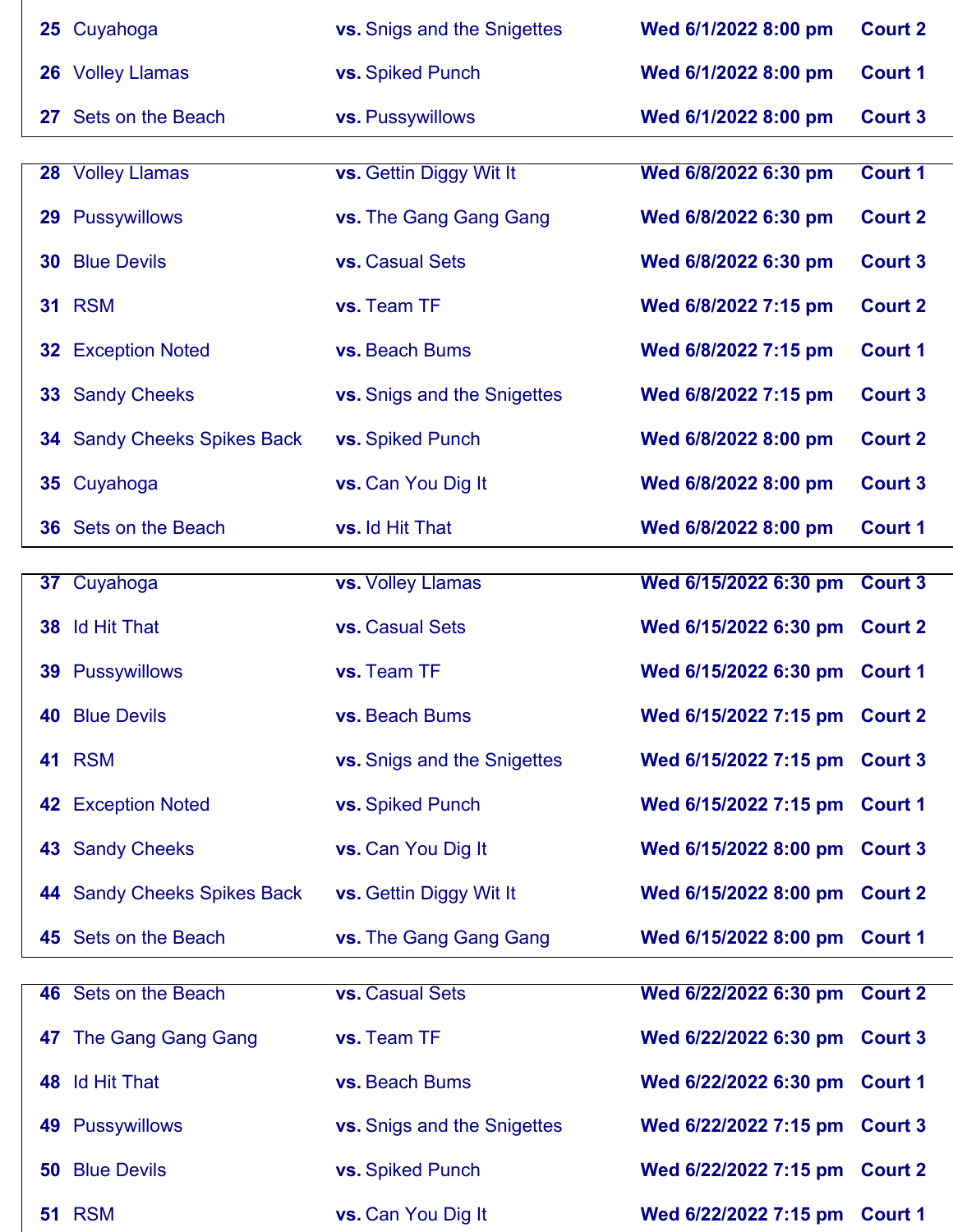|  | <b>52 Exception Noted</b>          | <b>vs.</b> Gettin Diggy Wit It      | Wed 6/22/2022 8:00 pm Court 3 |  |
|--|------------------------------------|-------------------------------------|-------------------------------|--|
|  | <b>53 Sandy Cheeks</b>             | vs. Volley Llamas                   | Wed 6/22/2022 8:00 pm Court 2 |  |
|  | <b>54</b> Sandy Cheeks Spikes Back | vs. Cuyahoga                        | Wed 6/22/2022 8:00 pm Court 1 |  |
|  |                                    |                                     |                               |  |
|  | 55 Sets on the Beach               | vs. Team TF                         | Wed 6/29/2022 6:30 pm Court 3 |  |
|  | <b>56</b> Casual Sets              | vs. Beach Bums                      | Wed 6/29/2022 6:30 pm Court 2 |  |
|  | <b>57</b> The Gang Gang Gang       | <b>vs.</b> Snigs and the Snigettes  | Wed 6/29/2022 6:30 pm Court 1 |  |
|  | <b>58</b> Id Hit That              | vs. Spiked Punch                    | Wed 6/29/2022 7:15 pm Court 3 |  |
|  | <b>59 Pussywillows</b>             | <b>vs.</b> Can You Dig It           | Wed 6/29/2022 7:15 pm Court 2 |  |
|  | <b>60 Blue Devils</b>              | <b>vs.</b> Gettin Diggy Wit It      | Wed 6/29/2022 7:15 pm Court 1 |  |
|  | <b>61 RSM</b>                      | <b>vs.</b> Volley Llamas            | Wed 6/29/2022 8:00 pm Court 3 |  |
|  | <b>62 Exception Noted</b>          | vs. Cuyahoga                        | Wed 6/29/2022 8:00 pm Court 2 |  |
|  | <b>63 Sandy Cheeks</b>             | <b>vs.</b> Sandy Cheeks Spikes Back | Wed 6/29/2022 8:00 pm Court 1 |  |

\*July 6 - Makeup Games, see above\*

## Playoff Tournament - July 13 + 20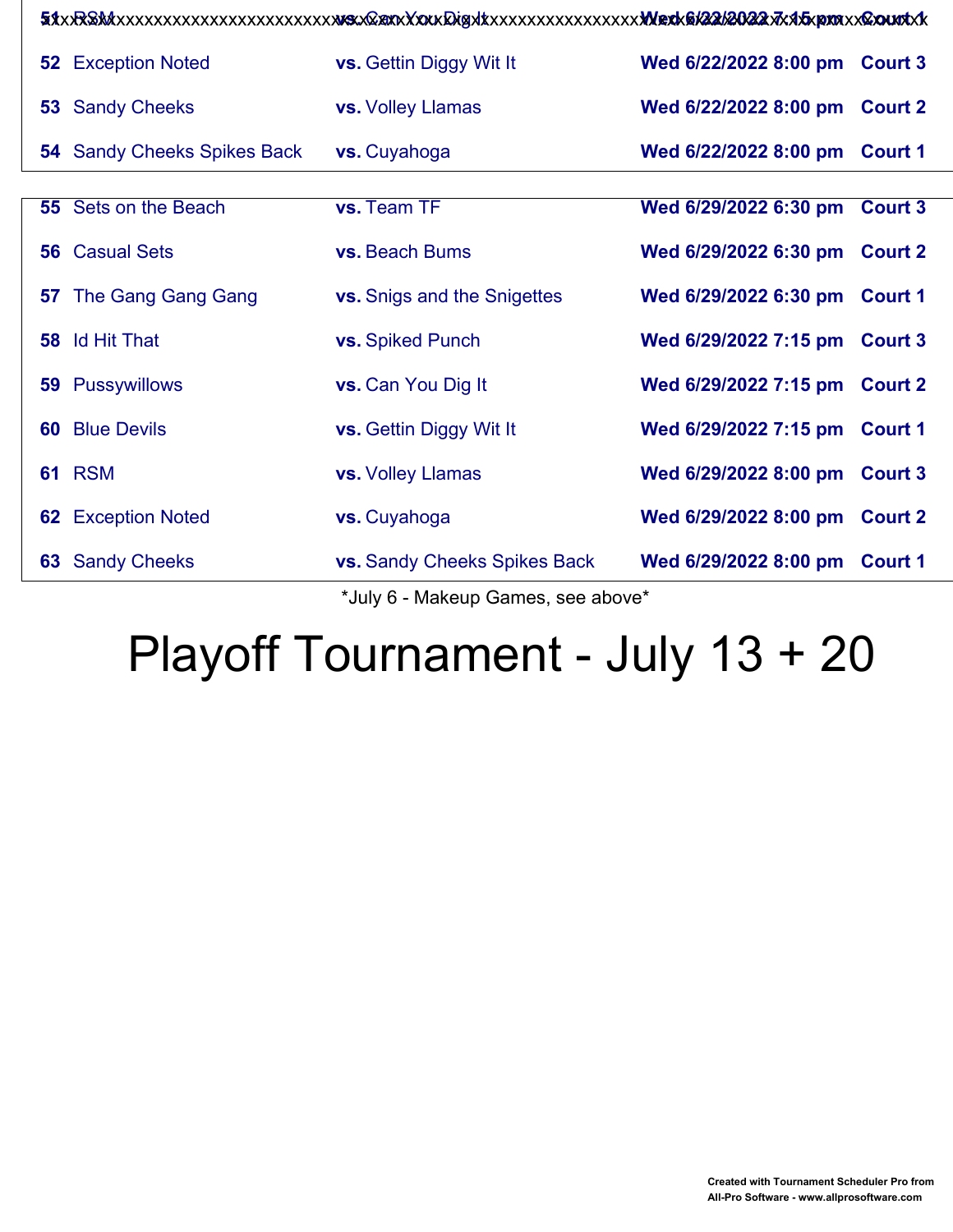| on                      |  |
|-------------------------|--|
| $\overline{\mathbf{3}}$ |  |
| າ                       |  |
|                         |  |
|                         |  |
|                         |  |
|                         |  |
|                         |  |
| 3                       |  |
| 2                       |  |
|                         |  |
|                         |  |
| 3                       |  |
|                         |  |
|                         |  |
|                         |  |
|                         |  |
| 3                       |  |
| 7                       |  |
|                         |  |
|                         |  |
| Ο,                      |  |
|                         |  |
| 1                       |  |
| $\overline{\mathbf{2}}$ |  |
| 3                       |  |
|                         |  |
| $\overline{\mathbf{2}}$ |  |
|                         |  |
| 1                       |  |
| 3                       |  |
|                         |  |
| 1                       |  |
| $\mathbf{2}$            |  |

Sandy Cheeks Spikes Back **vs.** Beach Bums **Wed 6/1/2022 7:15 pm Court 3**

Cuyahoga **vs.** Snigs and the Snigettes **Wed 6/1/2022 8:00 pm Court 2**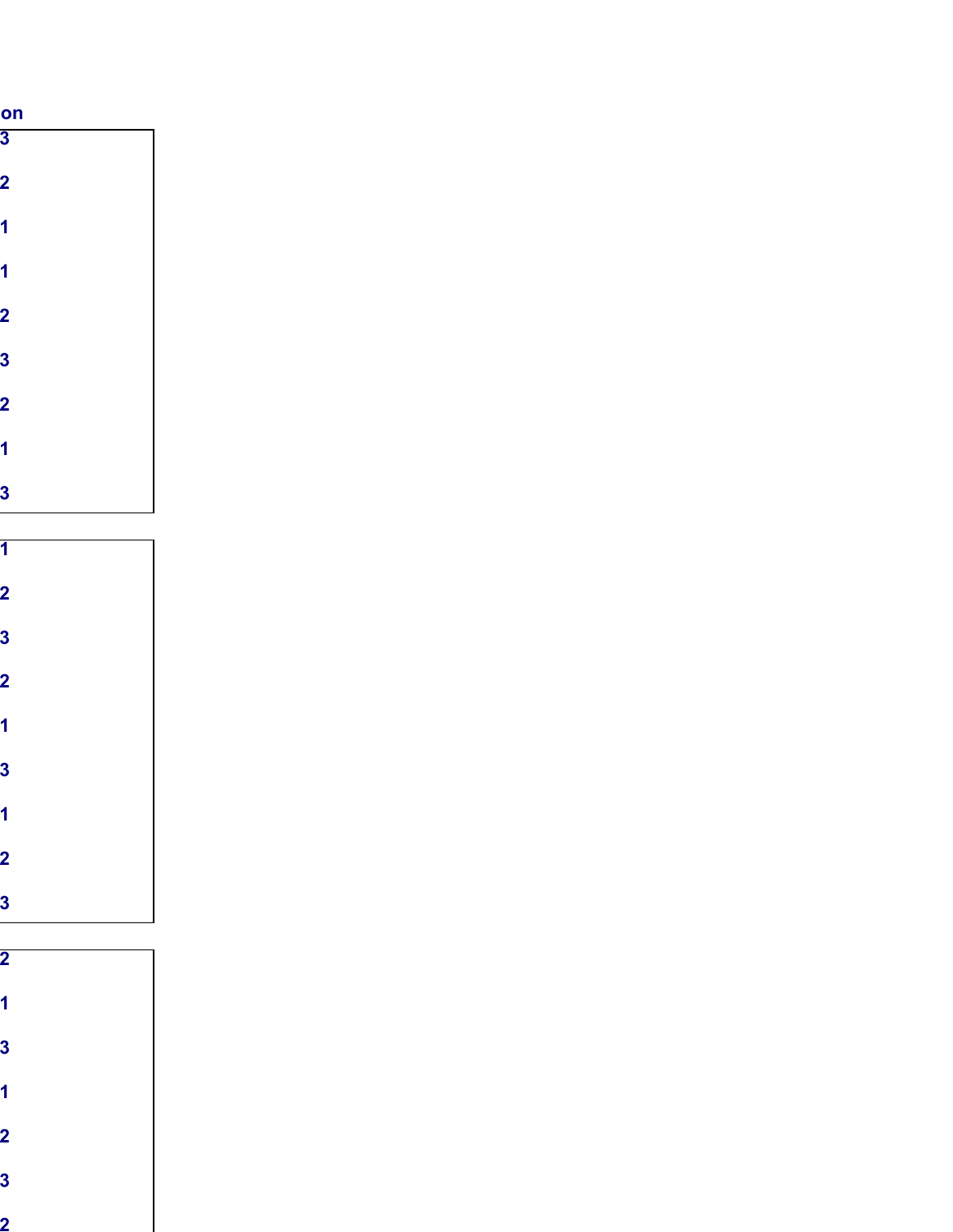|  | 0                       |
|--|-------------------------|
|  | 3                       |
|  | $\overline{\mathbf{2}}$ |
|  |                         |
|  | 3                       |
|  | $\overline{\mathbf{2}}$ |
|  | 3                       |
|  |                         |

Sets on the Beach **vs.** Id Hit That **Wed 6/8/2022 8:00 pm Court 1**

RSM **vs.** Can You Dig It **Wed 6/22/2022 7:15 pm Court 1**

| 3                       |
|-------------------------|
| $\overline{\mathbf{2}}$ |
|                         |
| 2                       |
| 3                       |
| 1                       |
| 3                       |
| 2                       |
|                         |
|                         |

| ъ.<br>w |  |
|---------|--|
|         |  |
| ÷       |  |
|         |  |
|         |  |